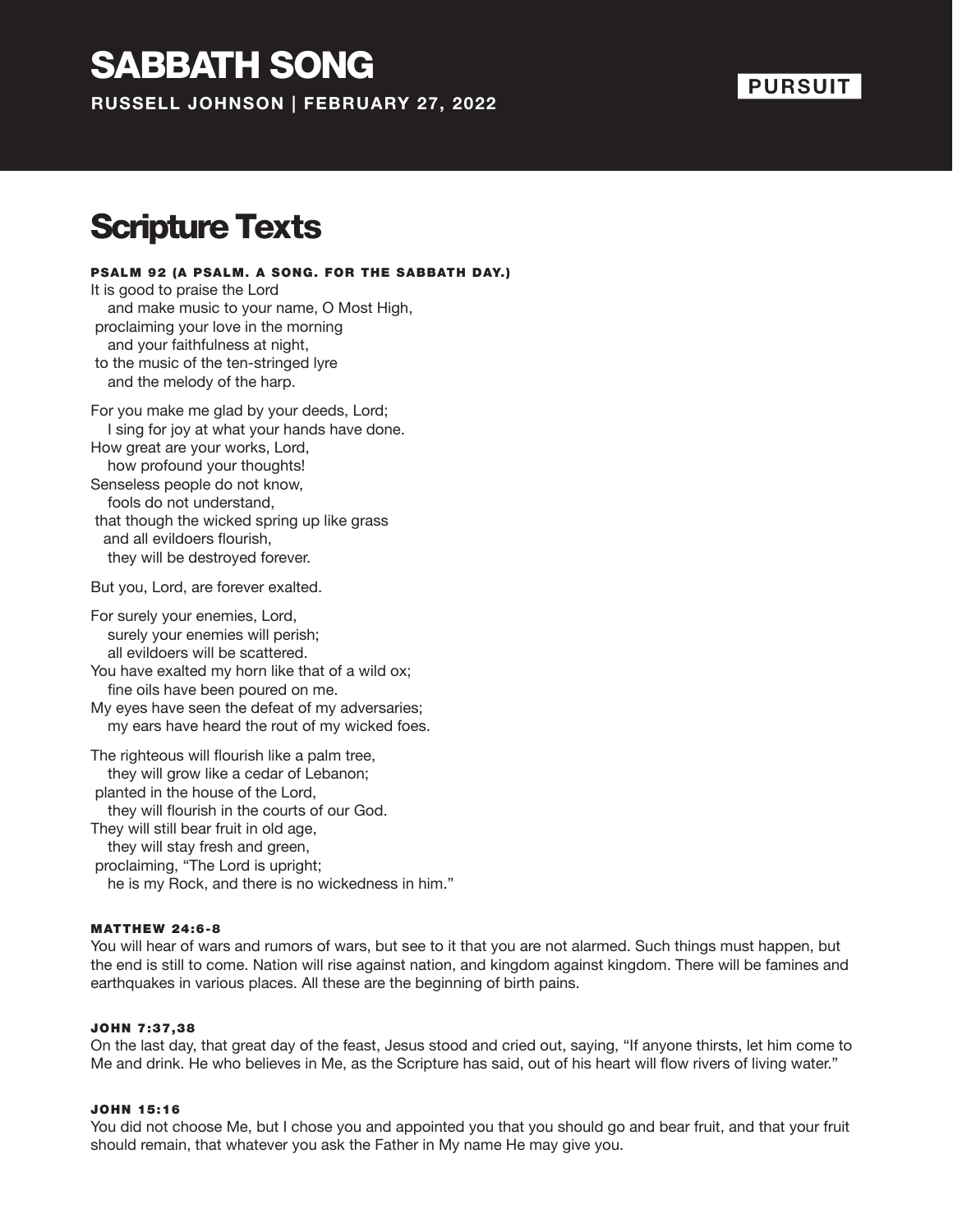## Big Ideas

**It is one thing to praise after victory; it is another thing to praise in the hallway of testing on the way to victory.**

# 2

4

6

**Sabbath is not "I'm tired so therefore I need a rest." Sabbath is "I'm trusting that God is working even when I'm not".**

> **Anointing does not announce a conclusion, it prepares us for the journey; we need the Spirit's anointing more than ever before.**

**Don't ever be dismayed by the temporary victory of God's enemies… for in the final estimation of things, God Himself will balance the books of history.**

**In a world gone mad, it is an act of spiritual warfare to develop the regular habit of praising the Lord, and thanking God for His goodness.**

**Anointing is not an event; it is a lifestyle of being empowered by the Holy Spirit for God's calling on our lives.** 

1

5

### **PURSUIT**